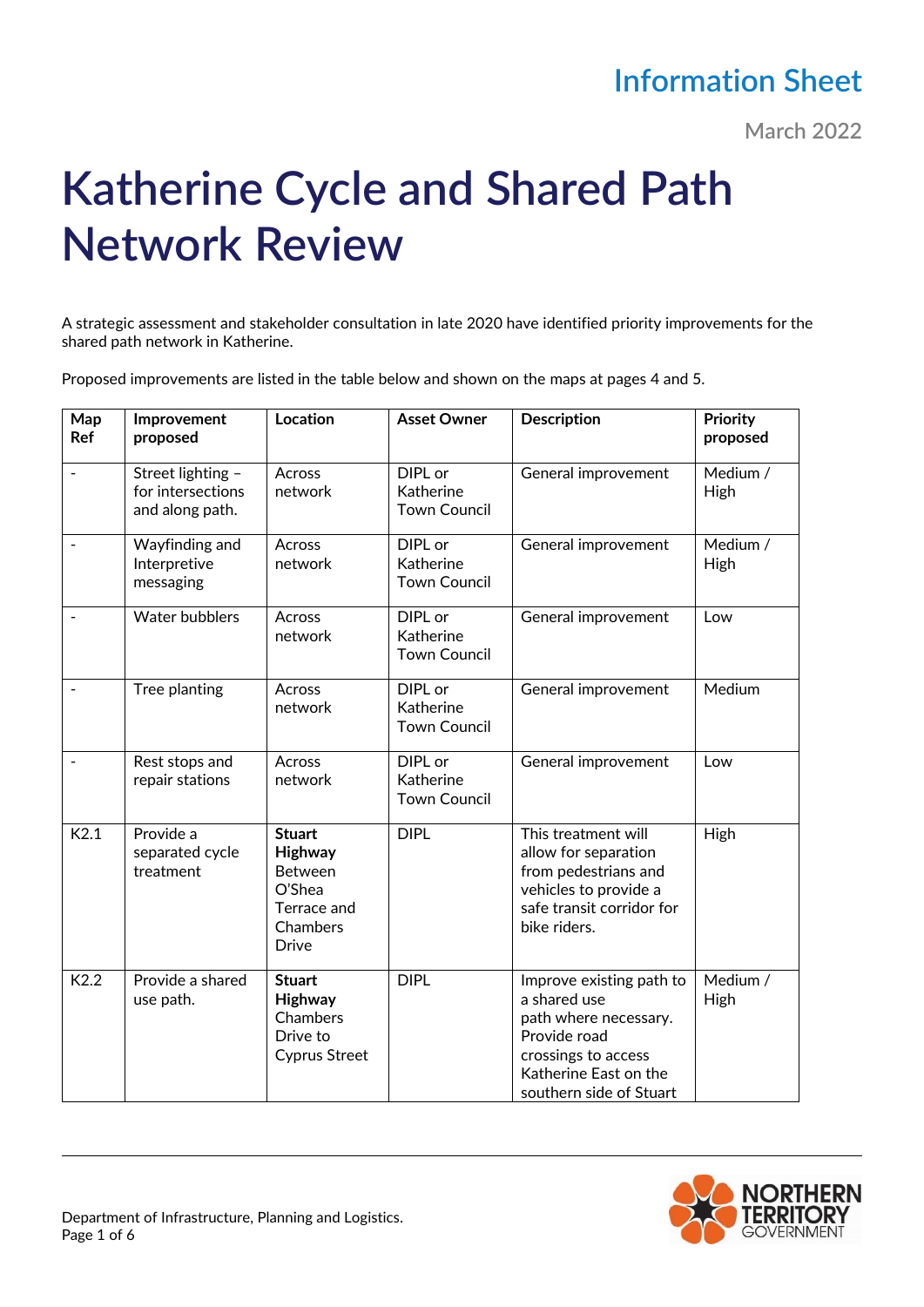| Map<br>Ref        | Improvement<br>proposed                        | Location                                                                   | <b>Asset Owner</b>               | <b>Description</b>                                                                                                                                                                                                                                                                                     | Priority<br>proposed |
|-------------------|------------------------------------------------|----------------------------------------------------------------------------|----------------------------------|--------------------------------------------------------------------------------------------------------------------------------------------------------------------------------------------------------------------------------------------------------------------------------------------------------|----------------------|
|                   |                                                |                                                                            |                                  | Highway and along the<br>existing path into town                                                                                                                                                                                                                                                       |                      |
| K2.3a             | Undertake<br>Railway Bridge<br>surface upgrade | <b>Katherine</b><br><b>River</b><br>Ryan Park<br>crossing                  | Katherine<br><b>Town Council</b> | Improvement required<br>for cyclists will<br>need to be considered<br>in conjunction<br>with preserving<br>'heritage status<br>requirements' of the rail<br>bridge                                                                                                                                     | Medium /<br>High     |
| K2.3 <sub>b</sub> | Provide a new<br>crossing                      | <b>Katherine</b><br><b>River</b><br>Ryan Park<br>crossing                  | <b>DIPL</b>                      | This crossing is to safely<br>connect the<br>existing shared paths<br>north and south of the<br>Stuart Highway, west of<br>the<br>Katherine River Bridge.                                                                                                                                              | Medium /<br>High     |
| K <sub>2.4</sub>  | Provide a new<br>crossing                      | <b>Katherine</b><br>River<br><b>Zimin Drive</b><br>crossing                | Katherine<br><b>Town Council</b> | The new crossing will<br>provide a safe crossing<br>opportunity, to connect<br>communities and<br>tourism facilities from<br>the east and west side<br>of Katherine River. The<br>new river crossing will<br>link into the existing<br>paths on the east and<br>west side of Katherine<br>River.       | Medium /<br>High     |
| K2.5              | Undertake path<br>upgrades                     | <b>Riverbank</b><br><b>Driver</b><br>Zimin Drive to<br>Stuart<br>Highway   | Katherine<br><b>Town Council</b> | To connect Katherine<br>South to wider<br>Katherine area, upgrade<br>path to shared use path<br>widths and fill in missing<br>path sections. The<br>upgrade works should<br>include road crossings<br>to connect Katherine<br>South Primary School<br>and other key activities<br>to the path network. | Medium               |
| K2.6              | Provide a new<br>path                          | <b>Bicentennial</b><br>Road<br>Victoria<br>Highway to<br>Stuart<br>Highway | Katherine<br><b>Town Council</b> | Provide a new shared<br>use path to create a<br>bike network loop,<br>providing safe options<br>for riders to navigate<br>Katherine. A Stuart<br>Highway road crossing<br>will support connection<br>to Katherine East<br>shared use path.                                                             | Medium               |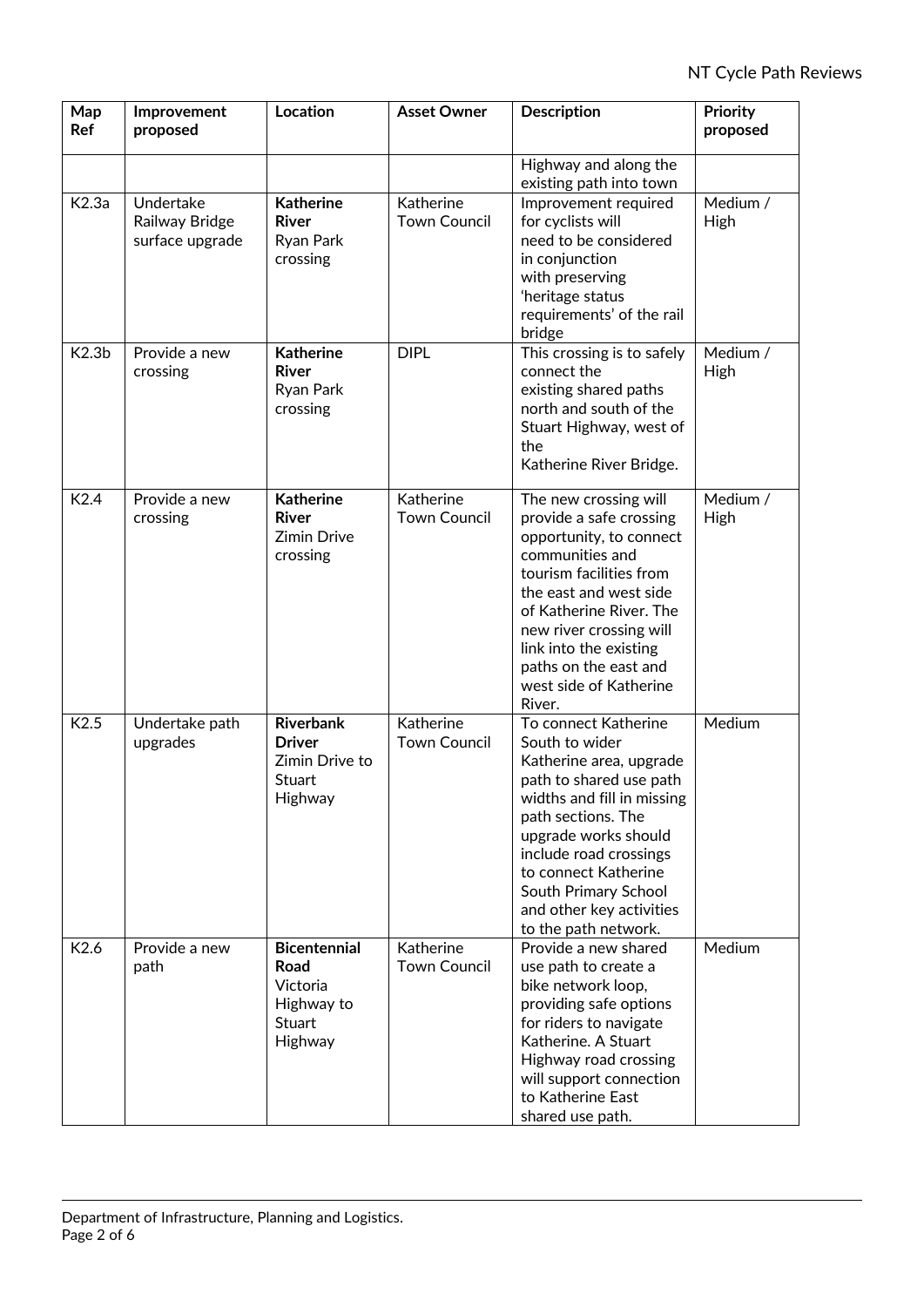| Map<br>Ref        | Improvement<br>proposed                                                    | <b>Location</b>                                                                                  | <b>Asset Owner</b>                        | <b>Description</b>                                                                                                                                                                                                                                                                                                                                                                                                                                                                                                                       | <b>Priority</b><br>proposed |
|-------------------|----------------------------------------------------------------------------|--------------------------------------------------------------------------------------------------|-------------------------------------------|------------------------------------------------------------------------------------------------------------------------------------------------------------------------------------------------------------------------------------------------------------------------------------------------------------------------------------------------------------------------------------------------------------------------------------------------------------------------------------------------------------------------------------------|-----------------------------|
| K <sub>2.7</sub>  | <b>New</b><br>path/upgrades<br>(staged)                                    | Giles Street/<br>Gorge<br>Road,<br>Stuart<br>Highway to<br><b>Nitmiluk</b>                       | DIPL/<br>Katherine<br><b>Town Council</b> | These treatments would<br>provide a<br>continuous separated<br>shared use path to<br>connect tourist and<br>employment precincts<br>along the corridor,<br>including schools,<br>Katherine District<br>Hospital and Nitmiluk.<br>Provide path to the<br>existing river path<br>between Stuart<br>Highway and Katherine<br>Memorial Cemetery,<br>including road crossing<br>opportunities near<br>schools and activity<br>centres. (KTC). Extend<br>the existing path from<br><b>Katherine Memorial</b><br>Cemetery north to<br>Nitmiluk. | High                        |
| K2.8              | Provide a path<br>extension                                                | <b>Tindal Airport</b><br>Path<br>Stuart<br>Highway to<br><b>Tindal Airport</b>                   | Defence                                   | This improvement<br>would extend the<br>existing shared use path<br>from Stuart<br>Highway to continue<br>along Tarakan<br>Road. The Tindal<br>Airport Road is an 80<br>km/h zone and is a<br>popular road for cyclists<br>to commute between<br>Katherine and Tindal<br>due to its low traffic<br>volumes.                                                                                                                                                                                                                              | Medium                      |
| K <sub>2.9</sub>  | Undertake path<br>maintenance                                              | Casuarina<br><b>Street</b><br>Casuarina<br><b>Street</b><br>Primary School<br>shared use<br>path | <b>Katherine</b><br><b>Town Council</b>   | The existing path has<br>come under<br>disrepair and can be<br>hazardous for path<br>users.                                                                                                                                                                                                                                                                                                                                                                                                                                              | Medium                      |
| K <sub>2.10</sub> | Undertake road<br>safety<br>improvements or<br>provide a<br>separated path | <b>First Street</b><br>Warburton<br>Street<br>to Lindsay<br><b>Street</b>                        | <b>Katherine</b><br><b>Town Council</b>   | First Street has a high<br>number of bike<br>related crashes. There is<br>moderate<br>amount of bike rider<br>activity, conflicting with<br>high volume of parking<br>manoeuvres. Separated<br>cycle facilities should be                                                                                                                                                                                                                                                                                                                | Medium                      |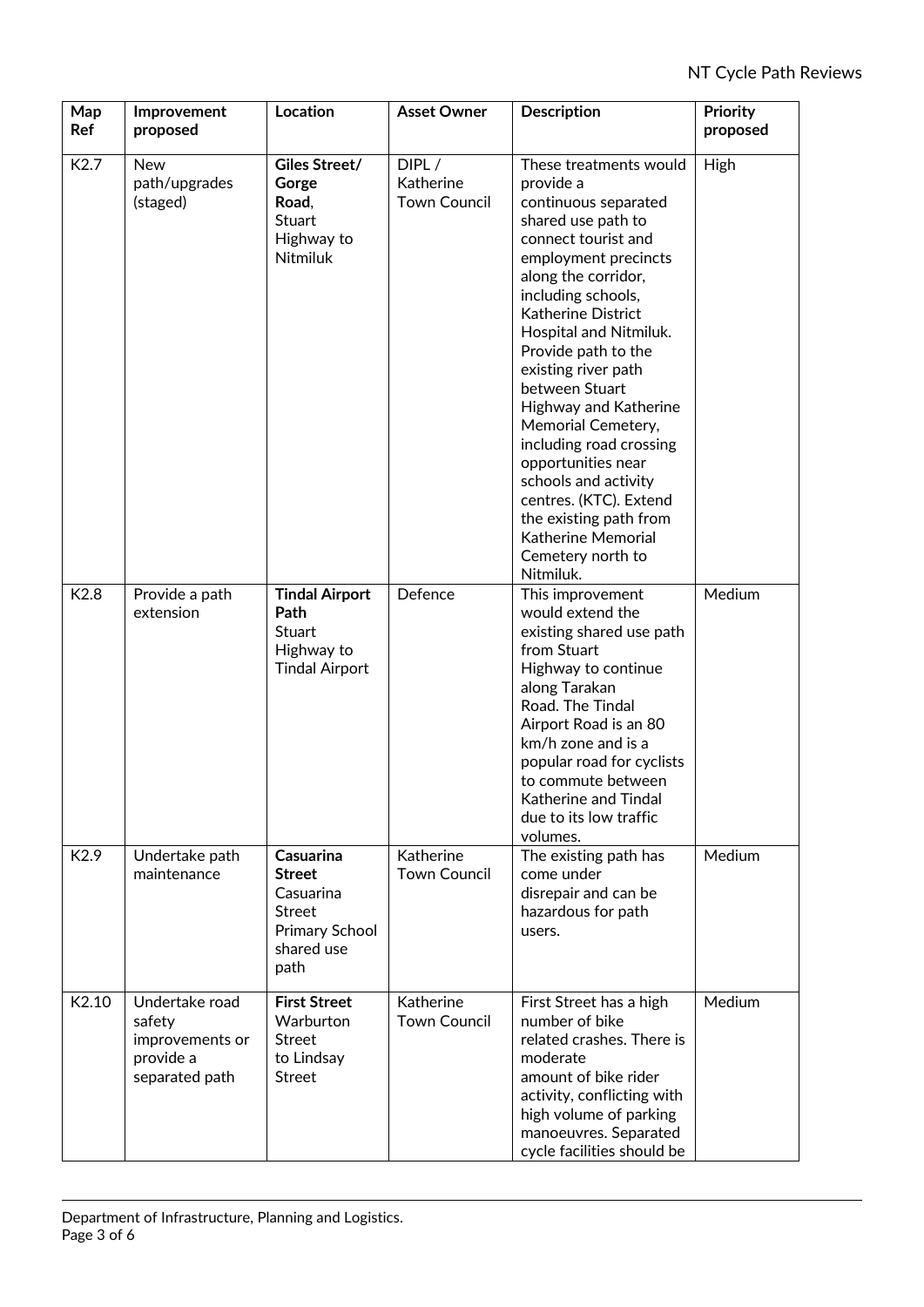| Map<br>Ref        | Improvement<br>proposed     | Location                                                       | <b>Asset Owner</b>               | <b>Description</b>                                                                                                                                                                       | Priority<br>proposed |
|-------------------|-----------------------------|----------------------------------------------------------------|----------------------------------|------------------------------------------------------------------------------------------------------------------------------------------------------------------------------------------|----------------------|
|                   |                             |                                                                |                                  | provided to protect bike<br>riders from vehicles.                                                                                                                                        |                      |
| K <sub>2.11</sub> | Provide a<br>separated path | <b>Fourth Street</b><br>Lindsay Street<br>to<br>O'Shea Terrace | Katherine<br><b>Town Council</b> | Provide a continuous<br>separated facility<br>between Katherine<br>River and Katherine<br>High School by<br>providing new<br>separated path from<br>Lindsay Street to<br>O'Shea Terrace. | Medium               |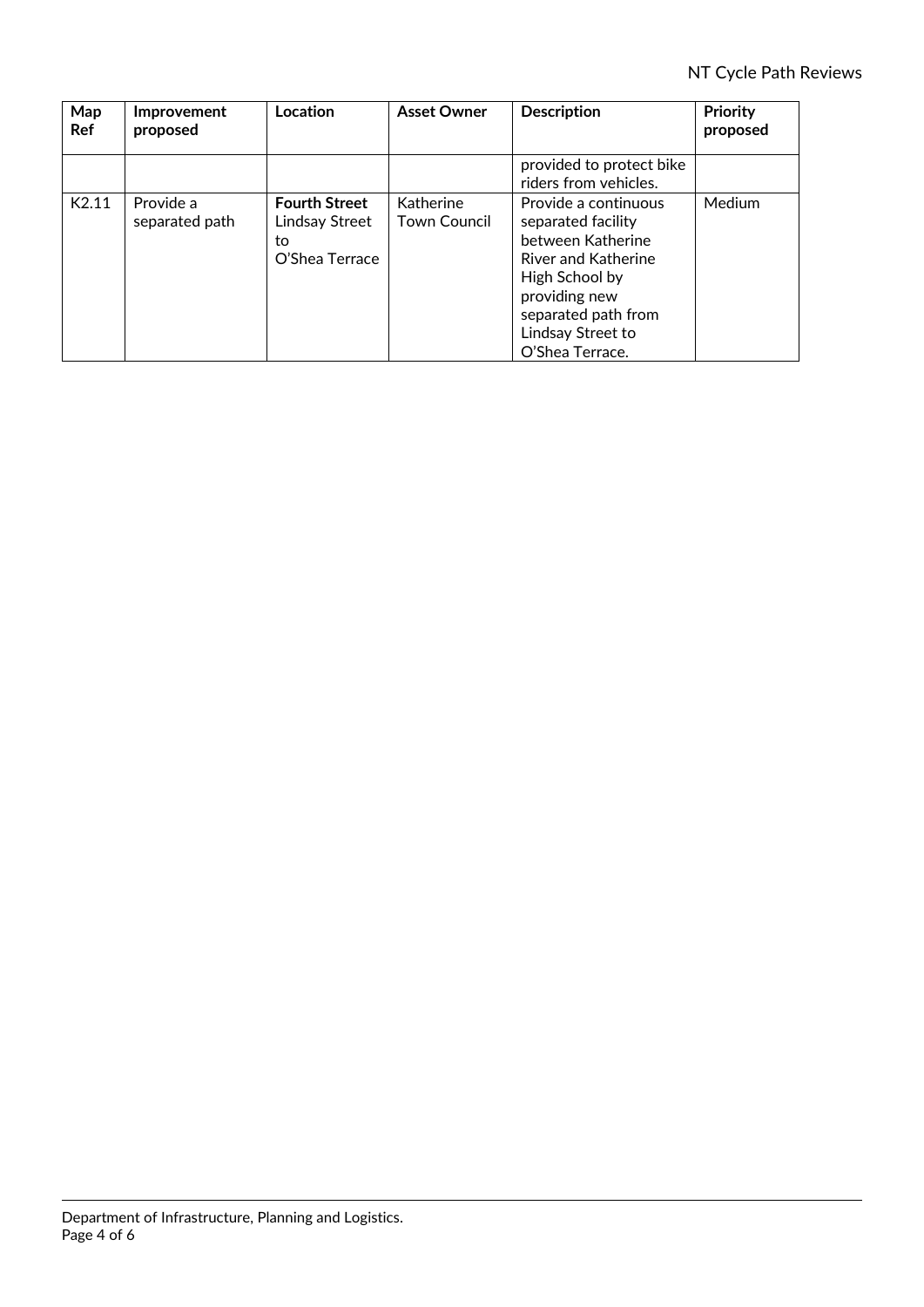## **Information Sheet**

**March 2022** 

## Maps - Katherine - Proposed Cycle and Shared Path Improvemetns



Department of Infrastructure, Planning and Logistics. Page 5 of 6